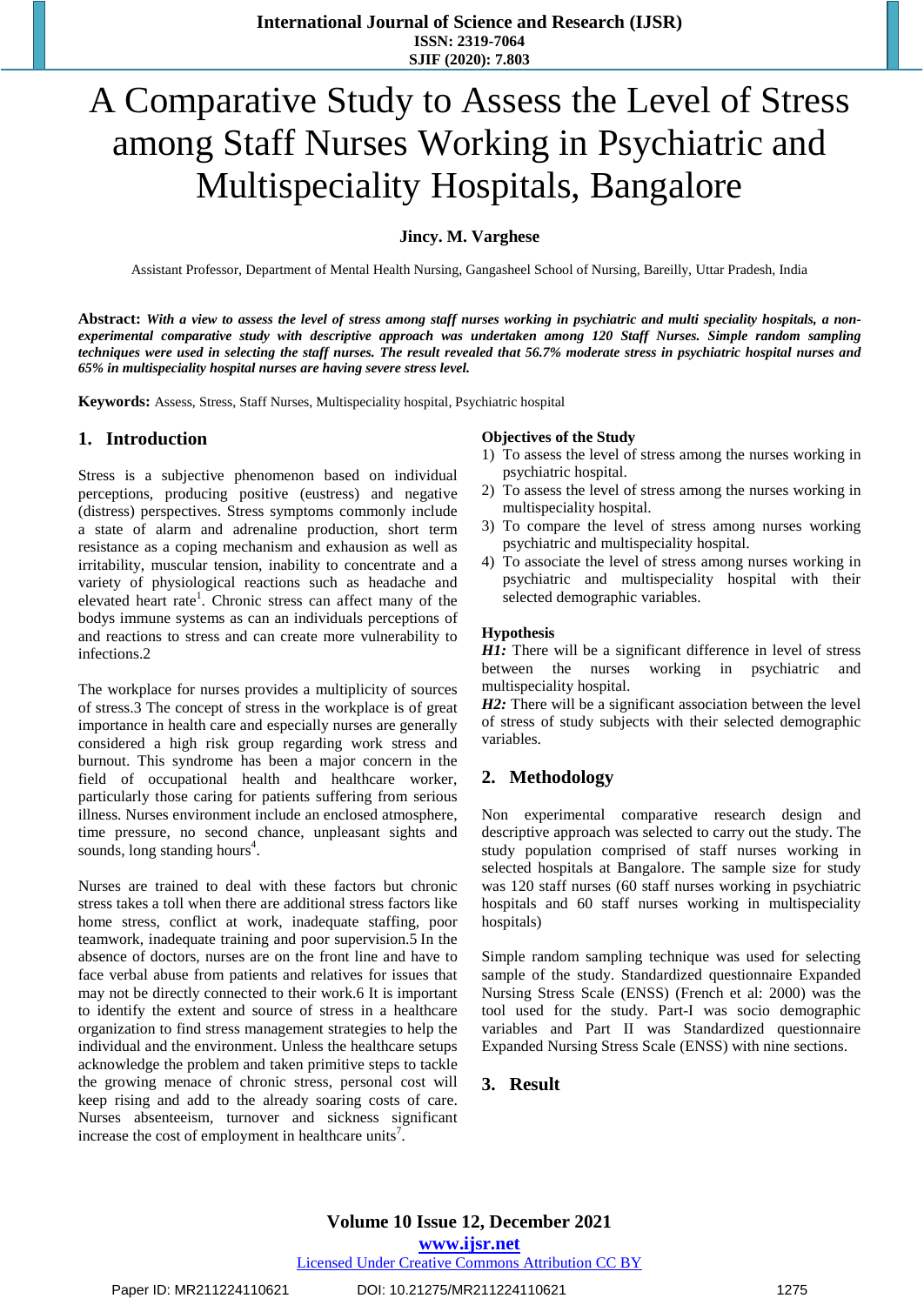## **International Journal of Science and Research (IJSR) ISSN: 2319-7064 SJIF (2020): 7.803**

| $S$ No         | Demographic Variable                  | Psychiatric Hospital |                   | Multispecialty Hospital |                   |
|----------------|---------------------------------------|----------------------|-------------------|-------------------------|-------------------|
|                |                                       | N <sub>o</sub>       | $\%$              | No                      | $\%$              |
| $\mathbf{1}$   | Age in years                          |                      |                   |                         |                   |
|                | < 25                                  | 21                   | $\overline{35}$   | 20                      | 33.3              |
|                | 26-30                                 | 19                   | 31.7              | 20                      | 33.3              |
|                | $>30$                                 | 20                   | 33.3              | 20                      | 33.3              |
| $\overline{2}$ | Gender                                |                      |                   |                         |                   |
|                | Female                                | 30                   | 50                | 33                      | 55                |
|                | Male                                  | 30                   | 50                | 27                      | 45                |
| 3              | <b>Nursing Qualification</b>          |                      |                   |                         |                   |
|                | <b>ANM</b>                            | $\overline{7}$       | $11.\overline{7}$ | 10                      | 16.6              |
|                | <b>GNM</b>                            | 23                   | 38.3              | 21                      | 35                |
|                | Post B. Sc                            | 6                    | 10                | 8                       | 13.3              |
|                | B. Sc                                 | 22                   | 36.7              | 19                      | $\overline{3}1.6$ |
|                | M. Sc                                 | $\overline{2}$       | 3.33              | $\overline{2}$          | 3.3               |
| $\overline{4}$ | <b>Marital Status</b>                 |                      |                   |                         |                   |
|                | Married                               | 35                   | 58.3              | 32                      | 53.3              |
|                | Single                                | 21                   | $\overline{35}$   | $\overline{25}$         | 41.7              |
|                | Divorced                              | $\overline{2}$       | 3.33              | $\overline{c}$          | 3.3               |
|                | Widowed                               | $\overline{2}$       | 3.33              | $\mathbf{1}$            | 1.7               |
| 5              | Total experience (years)              |                      |                   |                         |                   |
|                | $0 - 1$                               | 18                   | 30                | 16                      | 26.6              |
|                | $2 - 3$                               | 26                   | 43.3              | 29                      | 48.3              |
|                | Above 5                               | 16                   | 26.7              | 15                      | 25                |
| 6              | <b>Current job Experience (years)</b> |                      |                   |                         |                   |
|                | $0 - 3$                               | $\overline{36}$      | 60                | 28                      | 46.7              |
|                | $3 - 5$                               | 15                   | 25                | 7                       | 11.7              |
|                | Above 5                               | 9                    | 15                | 25                      | 41.7              |
| 7              | <b>Working Area</b>                   |                      |                   |                         |                   |
|                | <b>OPD</b>                            | $\overline{7}$       | 11.7              | $\overline{4}$          | 6.7               |
|                | Wards                                 | 17                   | 28.3              | 14                      | 23.3              |
|                | <b>ICU</b>                            | $\overline{7}$       | 11.7              | 9                       | 15                |
|                | Emergency room/Area                   | $\overline{22}$      | 36.7              | 28                      | 46.7              |
|                | Others                                | $\overline{7}$       | 11.7              | 5                       | 8.3               |

**Table 1:** Percentage distribution of Psychiatric hospital Nurses and Multispecialty Hospital Nurses according to their demographic variables



**Figure 1:** Comparison of Distribution of Level of Stress of Staff Nurses working in Psychiatic and Multispeciality Hospitals

Majority of the subjects 35% were in the age group of <25 years. In this study gender is equally 50% female and male are working. Almost 38.3% are GNM in nursing qualification. About 58.3% were married. About 43.3% of staff nurses are having total experiences between 2-3 years. About 60% of staff nurses are having current job experiences between 0-3 years. About 36.3% staff nurses are working in emergency room/area.

Majority of the subjects 33.3% were in the age group of <25 years. In this study majority 55% females are there. Almost 35% are GNM in nursing qualification. About 53.3% were married. About 48.3% of staff nurses are having total experiences between 2-3 years. About 46.7% of staff nurses are having current job experiences between 0-3 years. About 46.7% staff nurses are working in emergency room/area.

From the present study, after the tabulation and analysis it is evidenced that none of the samples are having mild stress in both psychiatric and multispecialty hospital.34 (56.7%) in psychiatric hospital and 21 (35%) multispecialty hospital staff nurses are having moderate stress.26 (43.3%) in psychiatric hospital and 39 (65%) in multispecialty hospital are having severe stress. The study showed that there exists

## **Volume 10 Issue 12, December 2021 www.ijsr.net**

Licensed Under Creative Commons Attribution CC BY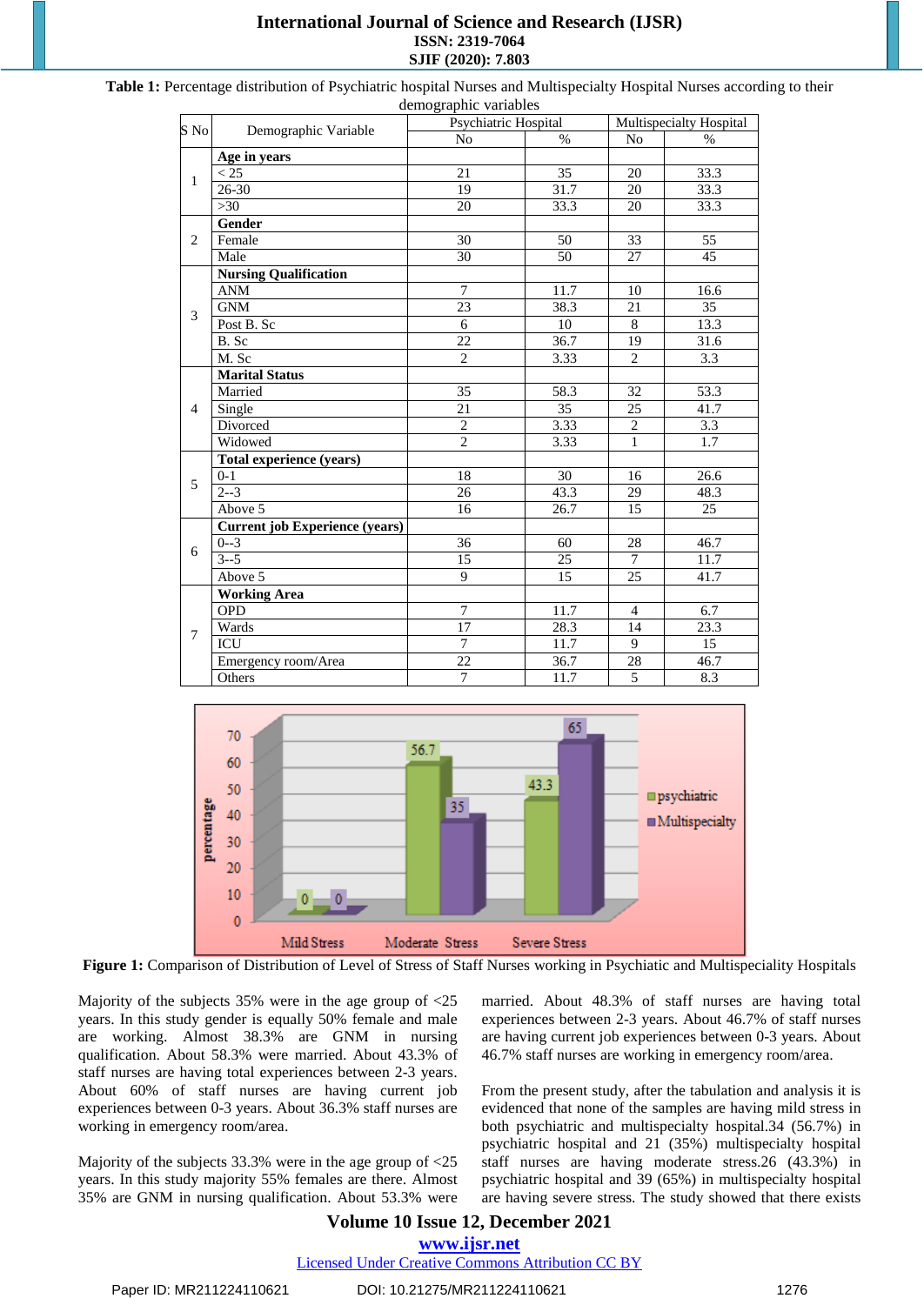more stress among staff nurses working in multispecialty hospital 39 (65%) than psychiatric hospital.

## **4. Discussion**

The discussion is based on the data procured from the comparative study to assess the level of stress among staff nurses working in psychiatric and multispeciality hospitals.

#### **Section I:**

#### **Describes the demographic variables of the Psychiatric hospital Nurses and Multispecialty Hospital Nurses**

#### **1) Psychiatric hospital**

Majority of the subjects 35% were in the age group of <25 years. In this study gender is equally 50% female and male are working. Almost 38.3% are GNM in nursing qualification. About 58.3% were married. About 43.3% of staff nurses are having total experiences between 2-3 years. About 60% of staff nurses are having current job experiences between 0-3 years. About 36.3% staff nurses are working in emergency room/area.

#### **2) Multispecialty hospital**

Majority of the subjects 33.3% were in the age group of <25 years. In this study majority 55% females are there. Almost 35% are GNM in nursing qualification. About 53.3% were married. About 48.3% of staff nurses are having total experiences between 2-3 years. About 46.7% of staff nurses are having current job experiences between 0-3 years. About 46.7% staff nurses are working in emergency room/area.

#### **Section II:**

#### **Assess the level of stress among staff nurses of Psychiatric hospital and Multispecialty Hospital.**

From the present study, after the tabulation and analysis it is evidenced that none of the samples are having mild stress in both psychiatric and multispecialty hospital.34 (56.7%) in psychiatric hospital and 21 (35%) multispecialty hospital staff nurses are having moderate stress.26 (43.3%) in psychiatric hospital and 39 (65%) in multispecialty hospital are having severe stress.

#### **Section III:**

#### **Comparison of the level of stress among staff nurses of Psychiatric hospital and Multispecialty Hospital**

Table shows that there were significant differences in the level of stress among staff nurses working in psychiatric and multispecialty hospital The study showed that there exists more stress among staff nurses working in multispecialty hospital 39 (65%) than psychiatric hospital.

#### **Section IV:**

#### **Association between demographic variables with level of stress among staff nurses of Psychiatric hospital and Multispecialty Hospital**

Gender and working area have significant association with stress of staff nurses in psychiatric hospital. Variables such as age, nursing qualification, marital status, total experiences (year), and current job experiences (year) have no significant association with stress of staff nurses in psychiatric hospital. Current job experiences (year) and working area have significant association with stress of staff nurses in multispecialty. Variables such as age, gender, nursing qualification, marital status, total experiences (year), have no significant association with stress of staff nurses in multispecialty hospital.

## **5. Conclusion**

The study findings showed that the staff nurses working in multispecialty hospital are having more stress than staff nurses working in psychiatric hospital and there are some demographic variables associated with level of stress among staff nurses in psychiatric and multispecialty hospital.

## **6. Recommendations**

Keeping in view regarding findings of the present study, the following recommendations were made:

- 1) An experimental study can be conducted.
- 2) An evaluative study can be conducted to test the Effectiveness of self-instructional module.
- 3) The same study can be replicated on a large sample to generalize the findings to a large population
- 4) A similar study can be conducted to evaluate the effectiveness of teaching program on stress management.

#### **Conflicts of Interests:** Nil

## **7. Sources of Funding**

No agencies given fund. It is self funded

#### **Ethical Clearance**

Prior permission was obtain from research committee of institute and RGUHS, Bangalore as well as from hospitals and samples.

## **References**

- [1] Ron de Kloet, E; Joels M. & Holsboer F. Stress and the brain: from adaptation to disease. Nature Reviews Neuroscience.2005; 6 (6): 463–475.
- [2] Keil, R. M. K. Coping and stress: a [conceptual](http://www.ingentaconnect.com/content/bsc/jan/2004/00000045/00000006/art00013) analysis Journal of Advanced Nursing, 2004; 45 (6): 659–665.
- [3] U. R. Rout perceived by intensive care, hospice and medical/surgical nurses. Journal of Advance Nursing 15. P.577-584.
- [4] Hipwell A., Tyler P. A. & Wilson C. M. Sources of stress and dissatisfaction among nurses in four hospital environments. British Journal of Medical Psychology 1989; 62: 71-79
- [5] Kerlinger G. N. & Pedhadzer E. Multiple Regression in Behavioral Research. Holt, Rinehart & Winston, New York.1973
- Leary J., Gallagher T., Carsen J., Fagin L., Bartlett H. & Brown D. Journal of Advance Nursing.1995; 21: 230-237.
- [7] Molassiotis A., Van-den Akker O. B. & Boughton B. J. Psychological stress in nursing and medical staff on bone marrow transplant units. Bone-Marrow Transplant 1995; 15: 449-454.

## **Volume 10 Issue 12, December 2021**

#### **www.ijsr.net**

## Licensed Under Creative Commons Attribution CC BY